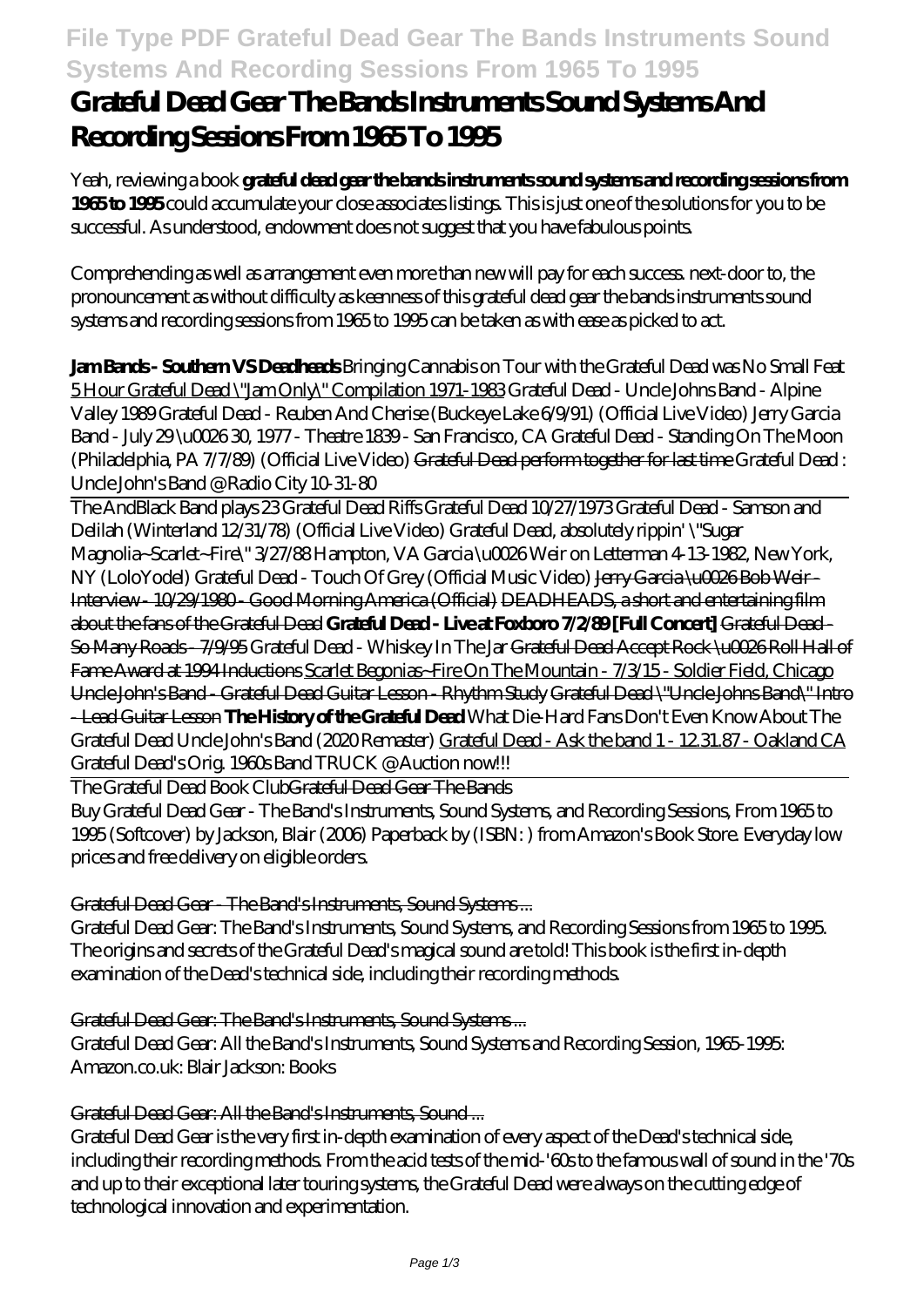# **File Type PDF Grateful Dead Gear The Bands Instruments Sound Systems And Recording Sessions From 1965 To 1995**

#### Grateful Dead Gear: The Band's Instruments, Sound Systems ...

Buy Grateful Dead Gear: The Band's Instruments, Sound Systems and Recording Sessions From 1965 to 1995 by Jackson, Blair online on Amazon.ae at best prices. Fast and free shipping free returns cash on delivery available on eligible purchase.

#### Grateful Dead Gear: The Band's Instruments, Sound Systems ...

Grateful Dead Gear: The Band's Instruments, Sound Systems, and Recording Sessions from 1965 to 1995: Jackson, Blair: Amazon.nl

#### Grateful Dead Gear: The Band's Instruments, Sound Systems ...

The Grateful Dead was founded in the San Francisco Bay Area amid the rise of the counterculture of the 1960s. The founding members were Jerry Garcia ( lead guitar, vocals), Bob Weir (rhythm guitar, vocals), Ron "Pigpen" McKernan ( keyboards, harmonica, vocals), Phil Lesh ( bass, vocals), and Bill Kreutzmann ( drums ).

#### Grateful Dead - Wikipedia

The Grateful Dead are foremost musicians that are madly in love of not only music but in love with those that come to listen. With this in mind they searched for the means to deliver this music even if it ment building it themselves, which they did at times. They spent most of the money they made on getting this sound.

#### Grateful Dead Gear: The Band's Instruments, Sound Systems ...

Official site includes information about The Dead, individual band members, merchandise, the Dick's Picks series, links, pictures, almanac, message board, tickets and tour information.

#### Official Site Of The Grateful Dead | Grateful Dead

About. Playing the music of The Grateful Dead, iconic US West Coast acid rock band, 1965 – 95, the Dudes explore the songs, improvisations and jams from their vast repertoire, emulating the sound, style, freedom and adventure of their live shows. More than a band, the Dead were a phenomenon – from precursors of psychedelic rock in the sixties to the highest grossing US touring act in the late '80s and  $'$  90s.

#### The Grateful Dudes - UK Grateful Dead Tribute

Buy Grateful Dead Gear( The Band's Instruments Sound Systems and Recording Sessions from 1965 to 1995)[GRATEFUL DEAD GEAR][Paperback] by BlairJackson (ISBN: ) from Amazon's Book Store. Everyday low prices and free delivery on eligible orders.

### Grateful Dead Gear(The Band's Instruments Sound Systems...

SKATE DEAD. STEAL YOUR FACE: A Grateful Dead gear pack inspired by the iconic band's artwork and merchandise. FEATURING. 2 Vintage Tie Dye Tees. 1 Modern Bootleg Graphic Tee. 1 Pair of Tie Dye Shorts. 1 Griptape Graphic. Subscribe to this one, I have a feeling that I will be updating this pack from time to time!

### STEAL YOUR FACE: A Grateful Dead gear pack mod for Skater ...

This item: Grateful Dead Gear: The Band's Instruments, Sound Systems and Recording Sessions From 1965 to 1995 by Blair Jackson Paperback CDN\$49.01 Ships from and sold by Book Depository CA. Fare Thee Well: The Final Chapter of the Grateful Dead's Long, Strange Trip by Joel Selvin Hardcover CDN\$21.24

#### Grateful Dead Gear: The Band's Instruments, Sound Systems ...

Grateful Dead lineups. (June 1965 – September 1967) Jerry Garcia – lead guitar, vocals. Bob Weir – rhythm guitar, vocals. Ron "Pigpen" McKernan – keyboards, harmonica, percussion, vocals. Phil Lesh –